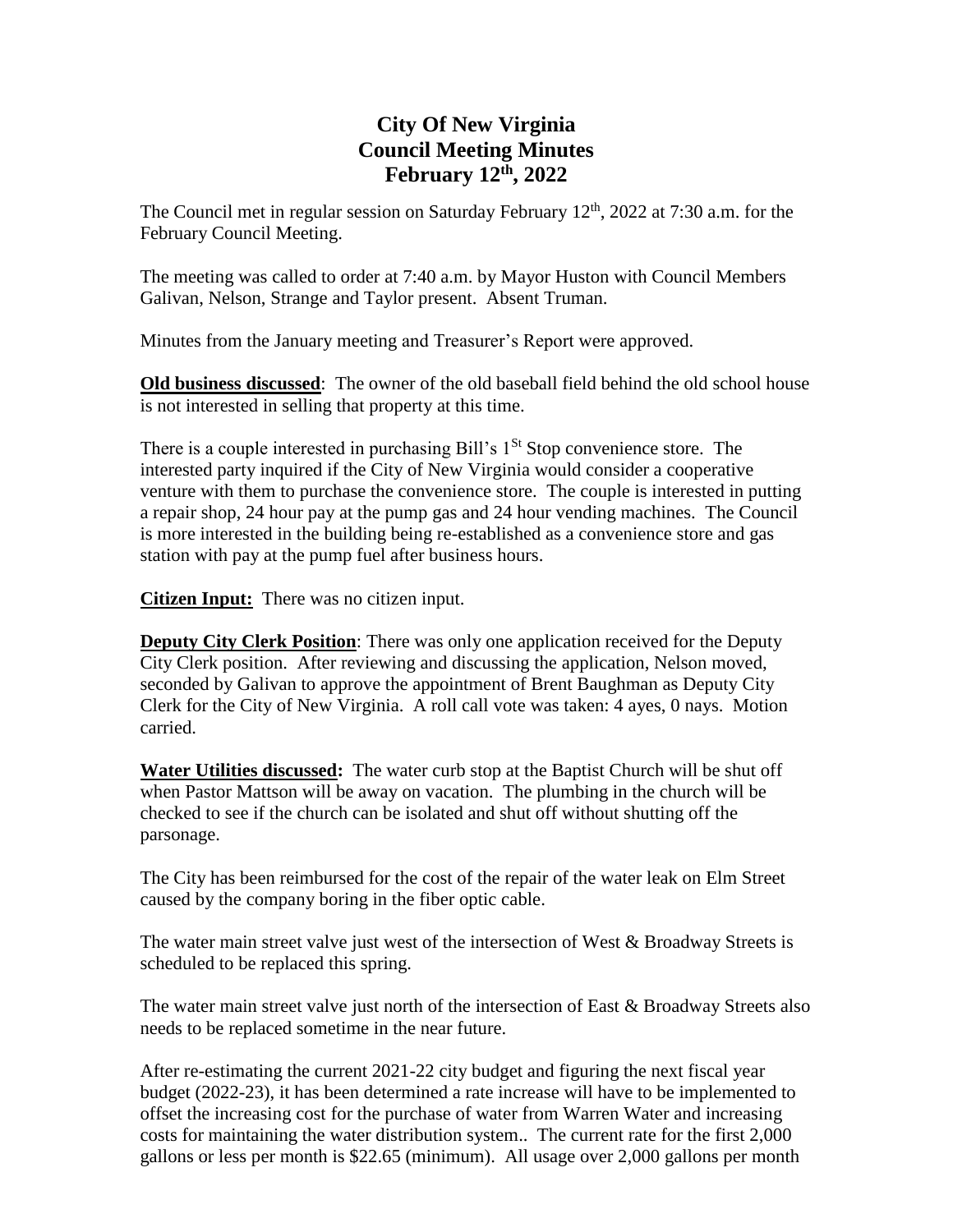is \$8.90 per 1,000 gallons. The proposed rate increase for the first 2,000 gallons or less per month is \$25.00 (minimum) and all usage over 2,000 gallons per month \$10.00 per 1,000 gallons. This would produce a projected \$7,500.00 increase in revenues.

A public hearing was held for the first reading of Ordinance #114 – ORDINANCE AMENDING THE CODE OF ORDINANCES OF THE CITY OF NEW VIRGINIA, IOWA BY AMENDING PROVISIONS PERTAINING TO WATER RATES. With no citizens present to approve or disapprove and no written or email responses regarding said Ordinance, Galivan moved, seconded by Taylor to close the public hearing. A roll call vote was taken: 4 ayes, 0 nays. Motion carried.

Galivan moved, seconded by Taylor to approve the first reading of Ordinance #114 - ORDINANCE AMENDING THE CODE OF ORDINANCES OF THE CITY OF NEW VIRGINIA, IOWA BY AMENDING PROVISIONS PERTAINING TO WATER RATES. A roll call vote was taken: 4 ayes, 0 nays. Motion carried. The second reading of Ordinance  $\#114$  will be held at a special council meeting February 28<sup>th</sup>, 2022 at 7:00 p.m.

**Law Enforcement: –** Report summaries from the Sheriff's Office for the months of December and January were reviewed. There were nine calls for service received or initiated by Deputies in the month of December. There were no citations and/or warnings issued for traffic violations that occurred within the City of New Virginia proper. Officers spent in excess of 31 hours in the City for the month of December.

There were eight calls for service received or initiated by Deputies in the month of January. There were no citations and/or warnings issued for traffic violations that occurred within the City of New Virginia proper. Officers spent in excess of 50 hours in the City for the month of January.

**Fire Department Business:** A Business Associate Agreement and Billing Services Agreement from One Billing Solutions were reviewed regarding the new company that will be doing the ambulance billing. The charge will be 15% of funds collected. This company likes to focus on billing for smaller fire departments and will help with more of the paperwork regarding getting EMS reports ready for billing. With the software that One Billing Solutions is using, they are able to reduce initial payment denials by 30 to 40%. Nelson moved, seconded by Taylor to approve the Business Associate Agreement and the Billing Services Agreement with One Billing Solutions Company regarding billing for ambulance transport of patients to a hospital. A roll call vote was taken: 4 ayes, 0 nays. Motion carried. The signed agreements will be sent back to One Billing Solutions so the initial setup process can get started.

Strange moved, seconded by Nelson to pass and approve Resolution  $2022-02 - A$ RESOLUTION TO PARTICIPATE IN THE PLANNING AND DEVELOPMENT PROGRAMS OF THE SOUTHERN IOWA COUNCIL OF GOVERNMENTS. A roll call vote was taken: 4 ayes, 0 nays. Motion carried.

**FY 2022-2023 Budget**: The fiscal year 2022-23 New Virginia City Budget was reviewed and discussed. LOST revenue percentages for the general fund will decrease by 10% from 75% of total LOST revenue to 65% and the water utilities fund will increase 10%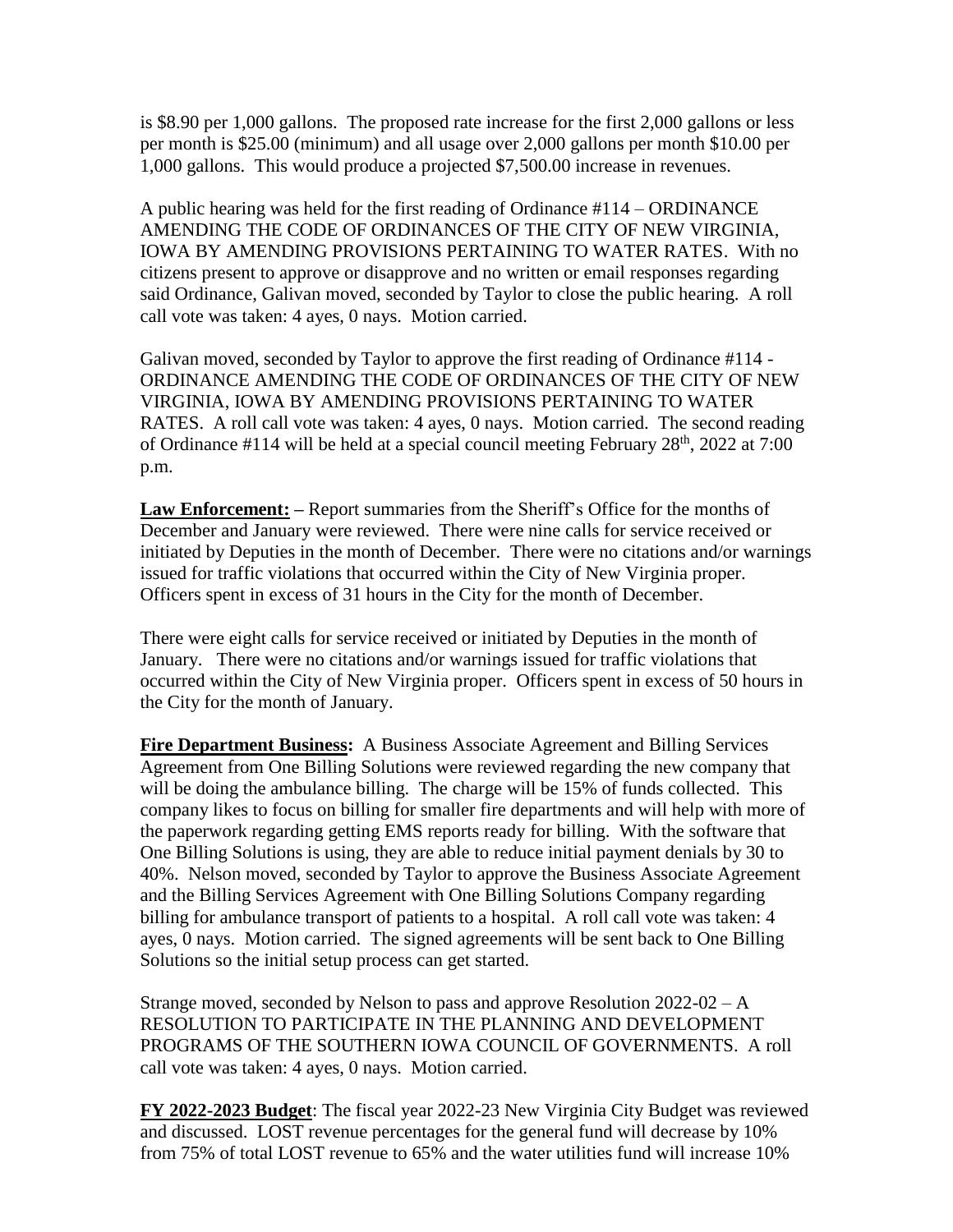from 15% of total LOST revenue to 25%. The remaining 10% of LOST revenue will go into the road use fund. In the Health & Social Services function, Impact Community Action Partnership is budgeted to receive \$740.00. These funds in the past have gone to the office in Indianola and then redistributed to families within the City of New Virginia to assist with paying utility bills. This fiscal year the envelope came back as undeliverable to the Indianola address and was redirected to a Des Moines address. Impact Community Action Partnership will be contacted to see if the above mentioned funds come back to Warren County and low income families within the City of New Virginia. In the General Government function, the Treasurer's quarterly earnings will be increased. Nelson moved, seconded by Taylor to make the above changes and approve the fiscal year 2022-23 New Virginia City Budget. A roll call vote was taken: 4 ayes, 0 nays. Motion carried. Final budget forms will be completed and submitted to the Indianola Record-Herald for publication. A public hearing will be held at the March  $7<sup>th</sup>$ , 2022 council meeting to adopt the 2022-23 New Virginia City Budget. For a home valued at \$150,000.00, city taxes are projected to increase a total of approximately .84 cents. The budget is available for viewing by contacting the Mayor or City Clerk. A copy of the budget will also be available for viewing at the New Virginia Public Library.

## **GAMP FINANCIAL UPDATE February 12, 2022**

All areas of the Gerry Allen Memorial Park Building are continuing very well. The Truck Pull Committee has set a date of June 24<sup>th</sup>, 2022 for this year's pull with a rain date of July 2<sup>nd</sup>, 2022. There will not be a fall truck pull. The income report for the 2021 truck pull was reviewed.

The contract for this year's truck pull was reviewed. Nelson moved, seconded by Taylor to approve the 2022 Truck Pull Contract with Midwest Pullers Association. A roll call vote was taken: 4 ayes, 0 nays. Motion carried.

Changing out the pulling track lights was discussed. The Truck Pull Committee is getting cost estimates for replacing the current lights with LED lights.

.

Extending the chain link fence on the south side of GAMP Park west to the driveway on Knotts Street was discussed. The Truck Pull Committee is working with a fencing company out of St. Charles for cost estimates.

## **NEW VIRGINIA PLAYGROUND COMMITTEE UPDATE**

An email has been sent out regarding the sign for the Lions Park. We are gathering information for the back of the sign. We hope to get this information finalized and sent to John Bortell within the next couple of weeks. Jennifer has also been in touch with Ted Lare Building Inc. regarding the flowering tree to be placed at the park in memory of Mary Bates. Dustin Reese is who we are working with for a list of ideas for this tree. We hope to have this purchased and set in place this spring. Our fund balance is \$2550.82.